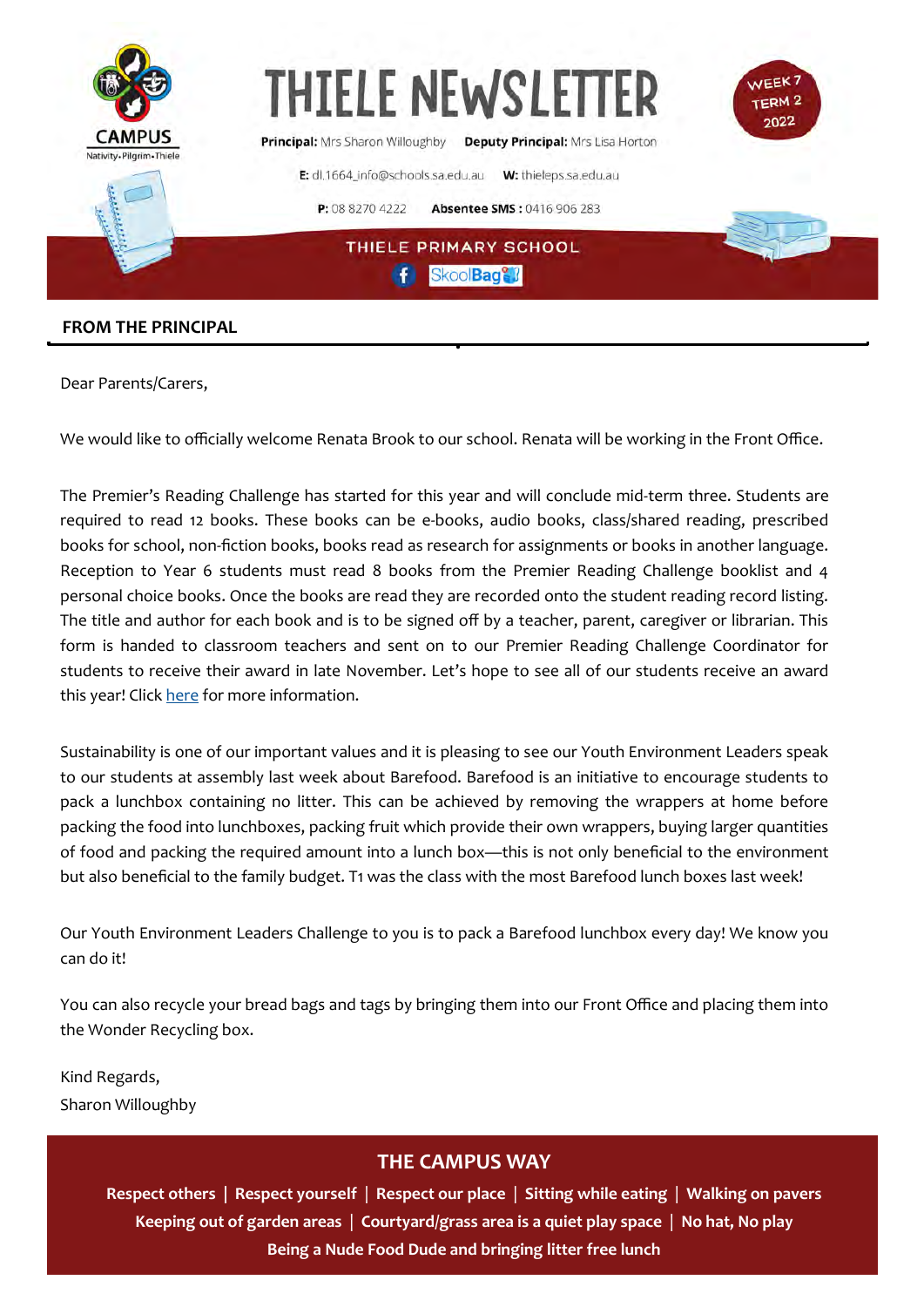# **STUDENT NEWS**

### **BAREFOOD**

Our Youth Environment Leaders are looking forward to seeing how students can tackle the Barefood Challenge. A big movement always begins with small changes - What small change could you make to step towards Barefood lunches? Here are some examples of Barefood lunchboxes. Bring on the challenge!



### **STUDENTS LEARNING NEW SKILLS**

Students at Thiele are learning many skills every day. Some of these new skills involve activities in the garden such as sowing seeds, planting, weeding, harvesting and planning for the winter months. Junior and senior students are involved in gardening groups and garden throughout the week during recess and lunch times.

Numerous students are also learning to knit. They are making squares which will be turned into blankets to give to St Vinnies for people experiencing homelessness. This purpose for knitting has energized their determination to have a go and push past the difficulties. Thank you for supporting their outstanding efforts.

We are looking for donations of knitted squares; (21 stitches, wool 8-12 ply, size 5 needles) from anyone in our school community. There is a box in the Thiele front office to place any donations of knitted squares, wool and/or needles.

We greatly appreciate all of your support and kind donations.

Kind regards,

Roslyn Schmarewski, Thiele Pastoral Support Worker



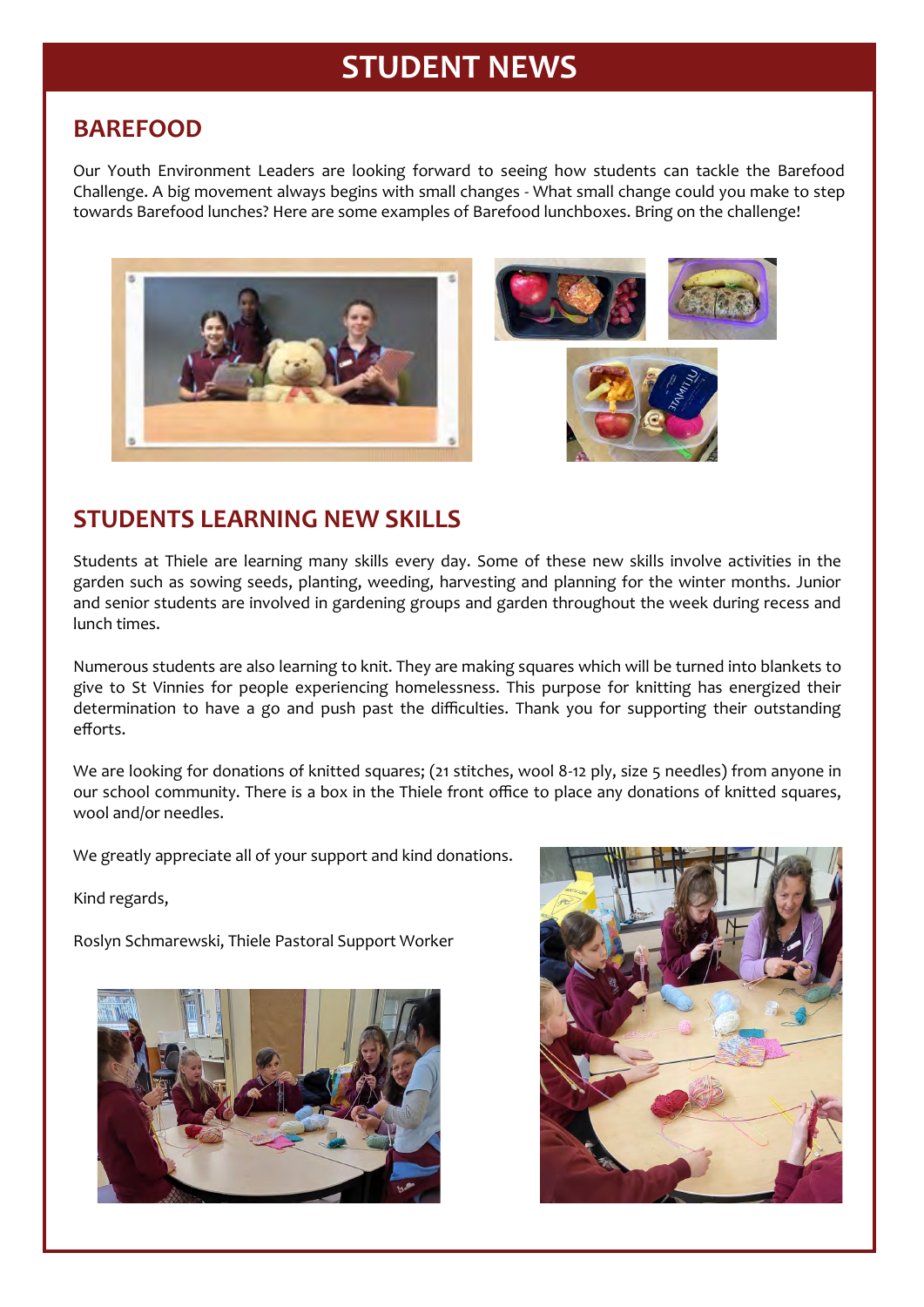# **CAMPUS INSTRUMENTAL NIGHT**

Thursday evening of Week 5 we celebrated Campus Instrumental Music Night. For the first time, this was done across three performances in individual school groups to keep our families as safe as possible. The evening was a great success, providing very supportive audiences to our talented instrumental students from Nativity, Thiele and Pilgrim; in addition to their wonderful teachers.

Thiele students performed playing recorder, flute, piano, guitar, ukulele and saxophone.

| Mia A      | Mason S    |
|------------|------------|
| Cailtin B  | Jake H     |
| Amarai C   | Penelope B |
| Ainsley D  | Acacia B   |
| Nadeen G   | Olyvia L   |
| Evie J     | Samuel J   |
| Taylor K   | Anthony M  |
| Xavier M   | Daniel V   |
| Ben M      |            |
| Cheyenne T |            |
|            |            |

Our congratulations to all the Instrumental students who performed, and our sincere thanks to the parents, students, staff and Ally Cunningham who made this evening possible.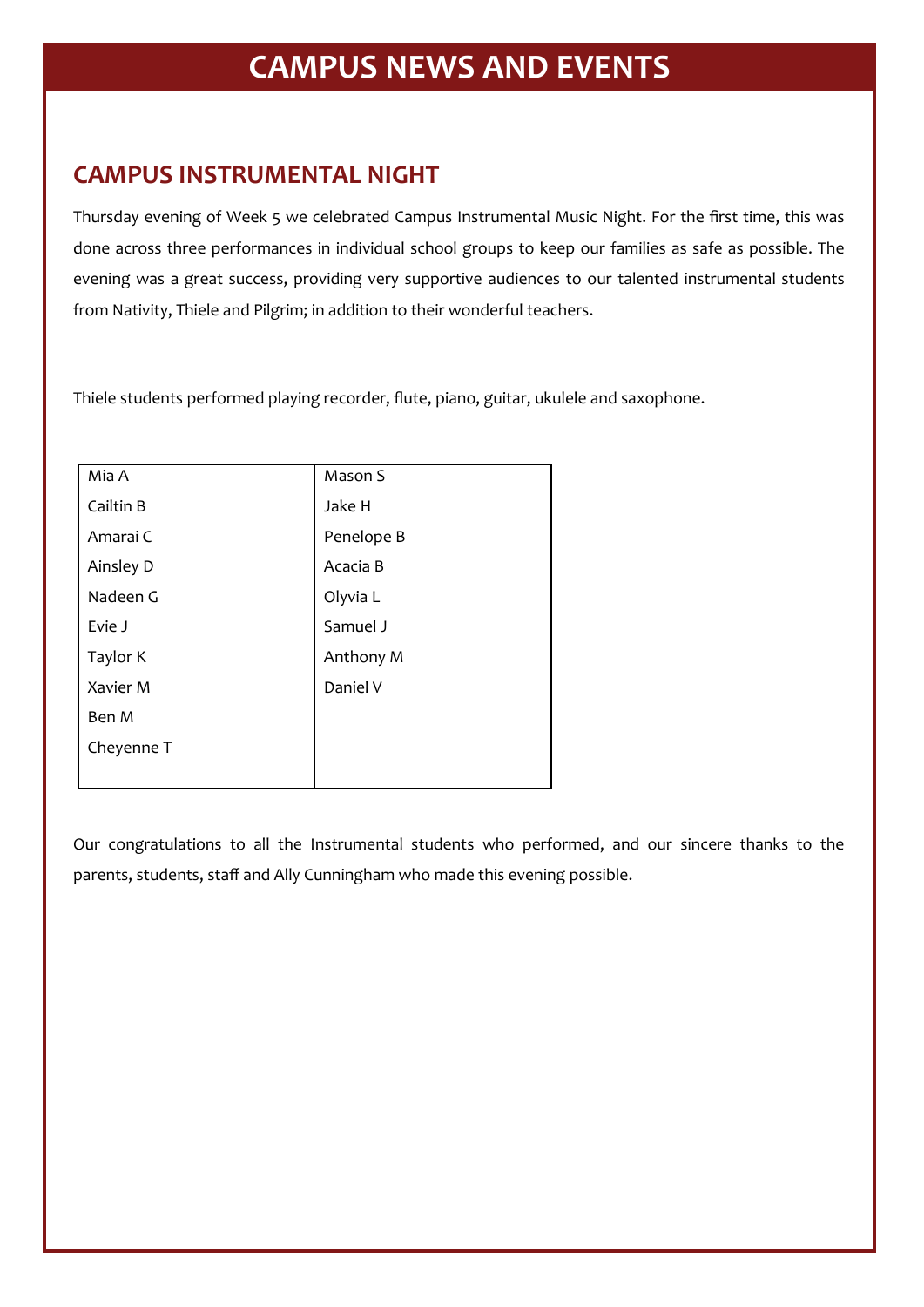# **CANTEEN NEWS**



# **SUSHI TUESDAYS**

The Campus Canteen is now offering Sushi Tuesdays. Orders can be placed using the online Qkr! app. We hope our students enjoy this refreshing addition to the canteen menu. Click [here](https://thieleps.sa.edu.au/wp-content/uploads/2022/03/Thiele-Primary-School-sushi_tuesdays_flyer.pdf) to view the Sushi Menu.



# **PIZZA DAYS**

As of Tuesday 29th March 2022, **Pizza will only be sold on Thursday and Friday** of each week**. This is** because our Canteen Manager, Dave, will be adding pasta bakes and other special items to Thursday and adding another special food day for the children. Stay tuned for more details. Pizza ordering can still be placed online using the Qkr! app. Click [here](https://thieleps.sa.edu.au/wp-content/uploads/2022/03/Thiele-Primary-School-canteen_pizza_menu.pdf) to view the Pizza Menu.

# **CANTEEN VOLUNTEERS WANTED**

The Campus Canteen are seeking enthusiastic and friendly volunteers. If you are interested please contact us [dl.1664.info@schools.sa.edu.au](mailto:dl.1664.info@schools.sa.edu.au) to find out more information.. Start applying here.



# **CAMPUS CANTEEN** tright bite MENU 2022

# **TIPS FOR COMMUNICATING WITH OUR TEACHING STAFF**

If you wish to communicate with your child's teachers you can use the following options:

- method provided to you by your child's teacher at acquaintance night ie SeeSaw, class Facebook
- email [dl.1664.info@schools.sa.edu.au](mailto:dl.1664.info@schools.sa.edu.au)
- phone 8270 4222

Thank you for booking parent teacher interviews. If you wish to make an appointment with one of our Specialist teacher's please contact us via the Front Office to make a booking via [dl.1664.info@schools.sa.edu.au](mailto:dl.1664.info@schools.sa.edu.au)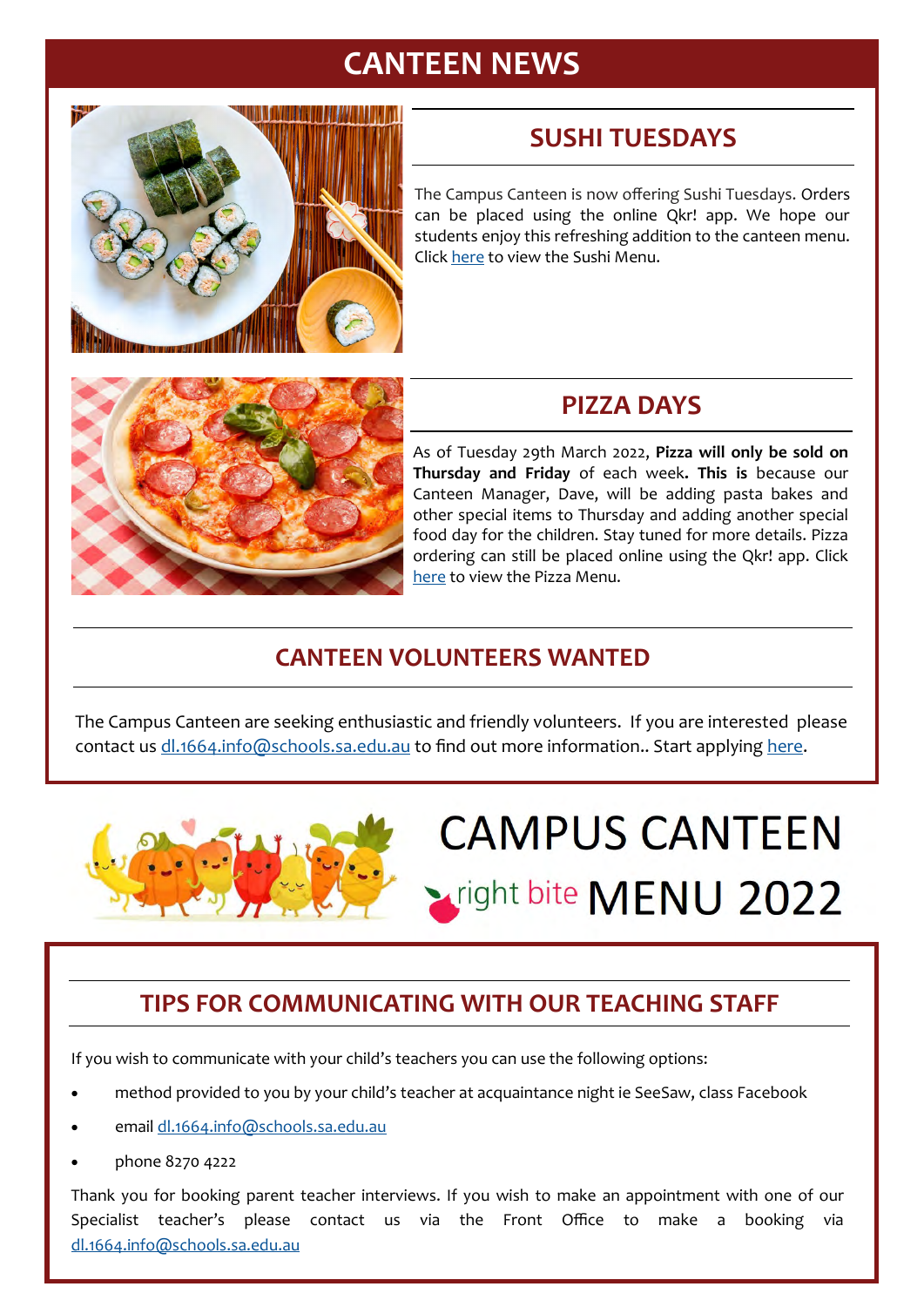# **THIELE COMMUNITY NEWS**

### **FUNDRAISING COMMITTEE**

We are seeking new members for our fundraising committee. If you are interested in joining the committee please email dl.1664.info@schools.sa.edu.au

Committee members assist with local donations, festive stalls and raffle prize organisation.

# **FUNDRAISING EVENTS**

Father's Day Stall - Thursday 1st and Friday 2nd September.

Christmas Stall - Thursday 24th and Friday 25th November.

# **CAMPUS KIDS PLAY CAFÉ**

Campus Kids Play Café will be open from 9am—12noon every Tuesday and Friday of the school term in the Geoff Simpson Hall.

Come along and meet Lois and Daryl, enjoy a cappuccino or fresh brewed tea with some delicious morning tea.

We welcome parents/carers within our three schools, along with their friends, family and community members.



# **HOLIDAY CARE FOR SPIKE**

Spike is our resident lizard who resides in the Campus Library. Spike will be cared for by OSHC over the Term 1 holidays. We are seeking expressions of interest from families interested in caring for Spike over the Term 2 holidays. If interested, please contact James in the Campus Library via [coussinsj@pilgrim.sa.edu.au](mailto:coussinsj@pilgrim.sa.edu.au)

# **SECOND HAND UNIFORMS**

Thiele's Second Hand Uniform Shop is back open on Thursday morning's from 8:45am. The shop is located next to the Junior Primary Science room in the Heysen Building. Cash payments are preferred please.

# **RECONCILIATION ACTION PLAN**

We would like to thank all those involved in Wednesday nights Reconciliation Action Plan meeting. More information will be available soon for those involved and interested in learning more. For any additional information please email Sharon.Willoughby236@schools.sa.edu.au



# **Upcoming fundraising events include: Father's Day Stall (Term 3), Christmas Stall (Term 4)**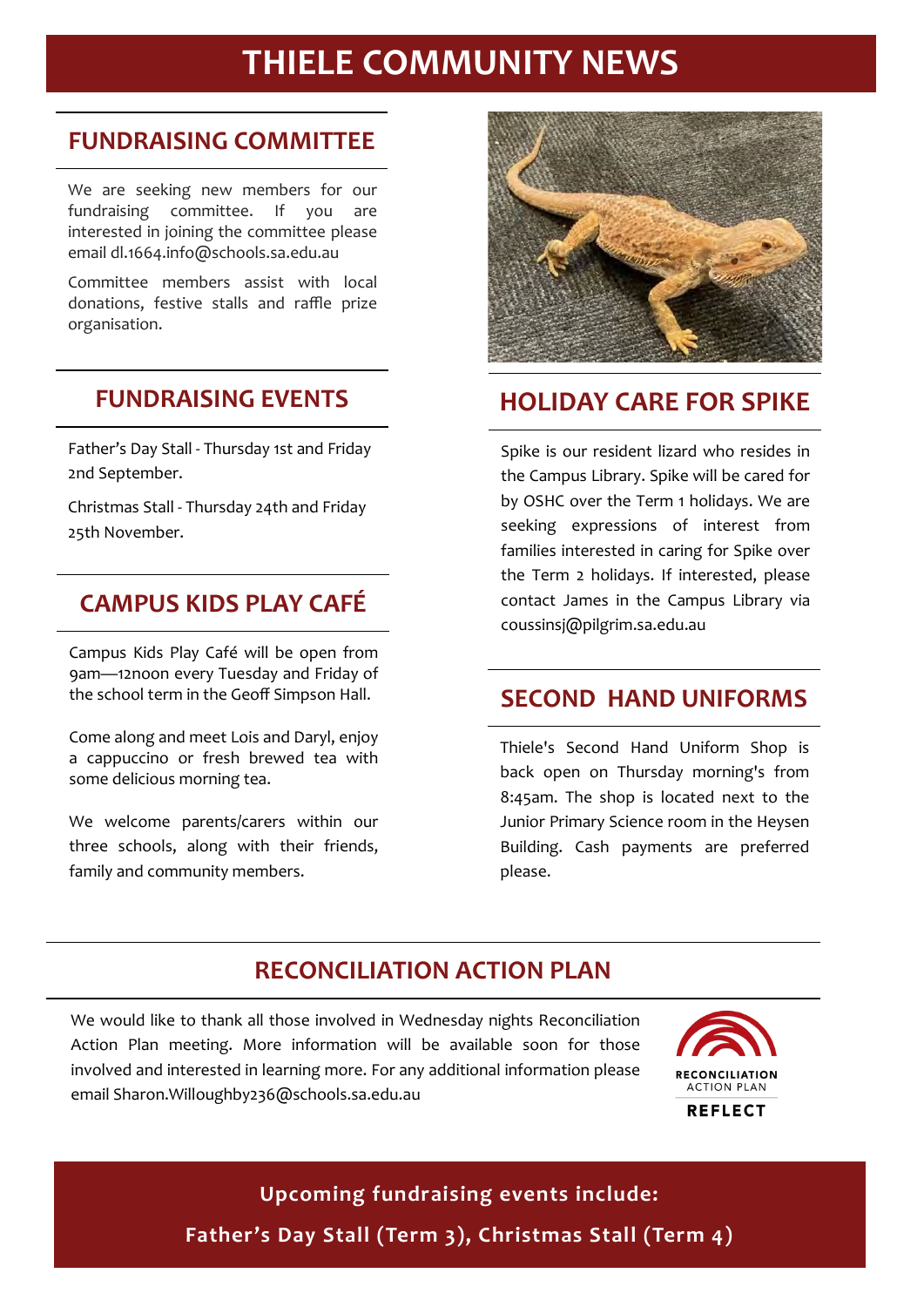

### **PALMY**

My name is Palmy. I am an orang-utan. I enjoy spending my time with the class who recycles the most recyclable 10c containers because this supports our school value of sustainability.



### **MR G-NO-ME**

My name is Mr G-no-me. I like to spend my time in the class that takes care in keeping their yard area clean and tidy. This supports our school value of integrity.



#### **RUBBISH RAFFLE WINNER**

A big thank you to all students who take the time to pick up rubbish in order to enter this raffle. The winners receive a canteen voucher.



#### **CANTEEN ONLINE ORDERING**

A new canteen menu is now available, view it [here.](https://thieleps.sa.edu.au/wp-content/uploads/2022/05/Thiele-Primary-School-1_canteen_menu_2022_winter_updated2.pdf?fbclid=IwAR0YElF_HyE1_48FRrDBBe17ElZAzLLuW9VPl3TxnIp7hD3FUdkXU0ZtGTE) Orders must be placed by 9.15am. Click [here](https://thieleps.sa.edu.au/wp-content/uploads/2022/02/Thiele-Primary-School-canteen_online_ordering.pdf) for information on how to order.



#### **RANDOM ACT OF KINDNESS**

Kindness Culture - It starts with you! Your kindness is an asset to our school community.



#### **CAMPUS UNIFORM SHOP**

School uniforms can be purchased on site at the Campus Uniform Shop. Please enter via the Campus Library. Click [here](https://thieleps.sa.edu.au/the-campus/#uniform) for more information.

The second hand uniform shop is open Thursday morning's from 8:45am. The shop is located next to the Junior Primary Science room in the Heysen Building.



#### **SUN SMART SCHOOL**

Hats are compulsory in Terms 1, 3 and 4. All students are required to wear a wide brimmed or legionnaires hat. Students who do not have a wide brimmed or legionnaires hat will be required to follow our "No Hat, No Play" policy. If students are not wearing their hat during recess and lunch they are to sit in the area near the Coorong building. Hats and beanies are not to be worn in classrooms.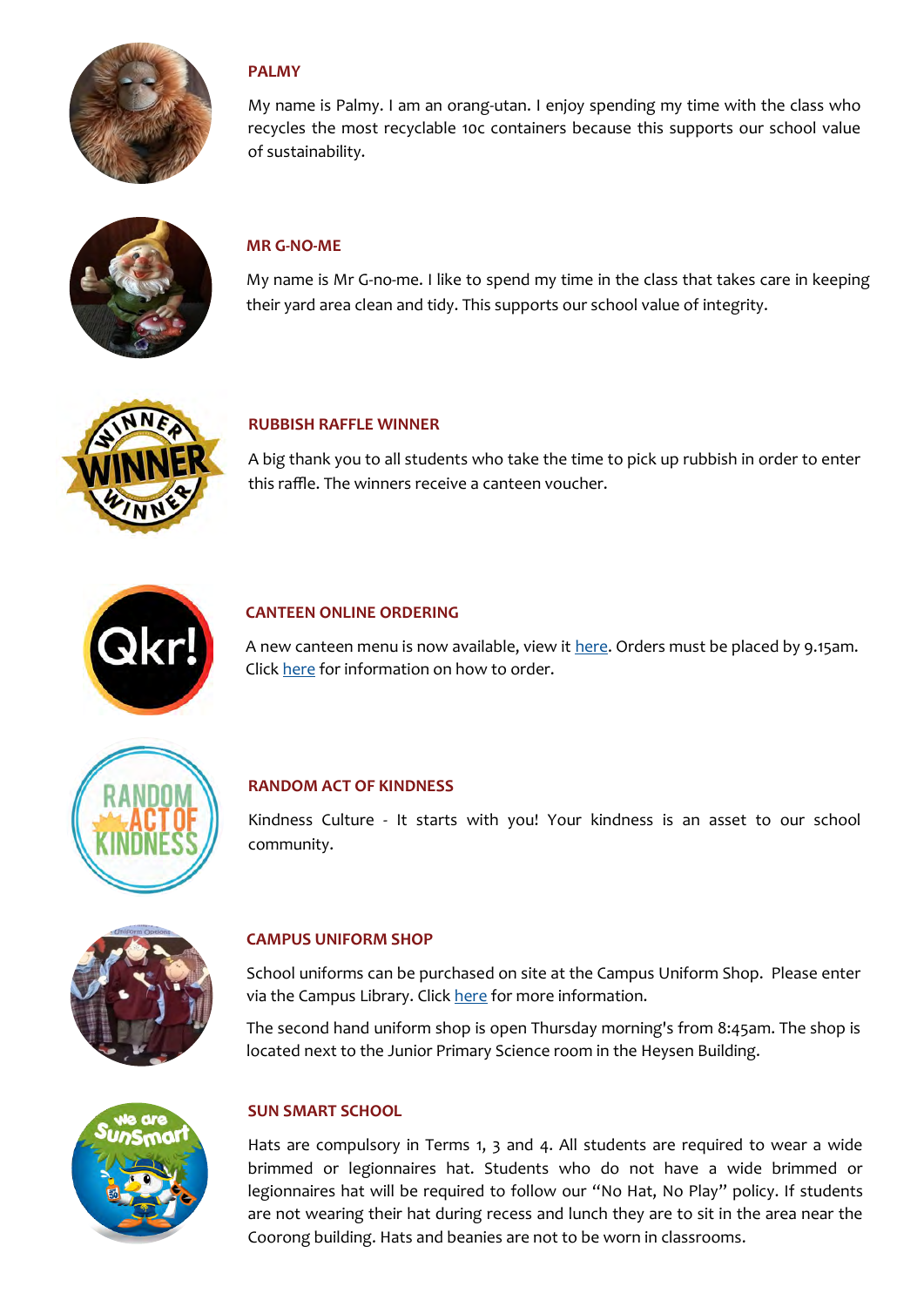# **THIELE IMPORTANT DATES**

# **TERM 2**

Т

L

| Week 7  | Monday 13th June - Queen's Birthday Public Holiday                                  |
|---------|-------------------------------------------------------------------------------------|
|         | Wednesday 15th June - School Photo Day                                              |
|         | <b>Wednesday 15th June</b> - Reconciliation Action Plan Meeting, 7:00pm             |
|         | Saturday 18th June - Pedal Prix race in Victoria Park                               |
| Week 8  | <b>Tuesday 21st June - 6:30pm Finance Meeting, 7:00pm Governing Council</b>         |
| Week 10 | Sunday 3rd - 10th July - NAIDOC Week<br><b>Friday 8th July - Last Day of Term 2</b> |

# **TERM 3**

| Week <sub>1</sub> | Monday 25th July - Pupil Free Day<br>Tuesday 26th July - First Day of Term 3     |
|-------------------|----------------------------------------------------------------------------------|
| Week 3            | Tuesday 9th August - 6:30pm Finance Meeting, 7:00pm Governing Council            |
| Week 6            | Thursday 1st and Friday 2nd September - Father's Day Stall                       |
| Week 7            | <b>Friday 9th September - School Closure Day</b>                                 |
| Week 8            | <b>Tuesday 13th September - 6:30pm Finance Meeting, 7:00pm Governing Council</b> |
| Week 10           | <b>Friday 30th September - Last Day of Term 3</b>                                |

# **TERM 4**

| Week 1 | <b>Monday 17th October - Pupil Free Day</b><br>Tuesday 18th October - First Day of Term 4                          |
|--------|--------------------------------------------------------------------------------------------------------------------|
| Week 3 | Tuesday 1st November - 6:30pm Finance Meeting, 7:00pm Governing Council<br>Friday 4th November - Campus Sports Day |
| Week 6 | Thursday 24th and Friday 25th November - Christmas Stall                                                           |
| Week 8 | <b>Tuesday 6th December - 6:30pm Finance Meeting, 7:00pm Governing Council</b>                                     |
| Week 9 | Friday 16th December - Last Day of Term 4                                                                          |